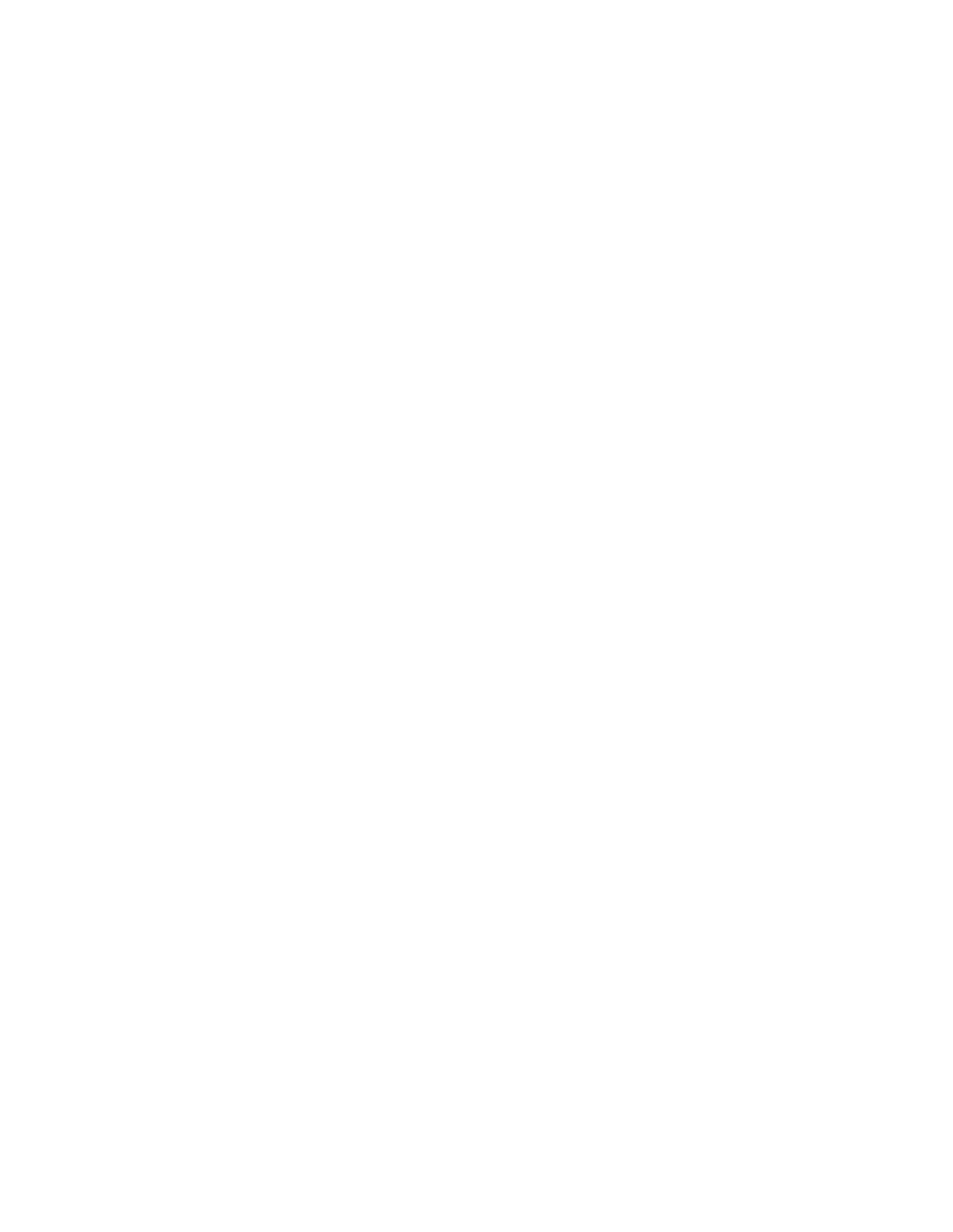# **Annual Noise Report for Norman Y. Mineta San José International Airport**

# **Introduction and Purpose**

The purpose of this annual report is to communicate the efforts undertaken by the City of San José ("the City") and Norman Y. Mineta San José International Airport ("SJC" or "Airport") to minimize the airport's noise impact on the surrounding communities. This report contains an explanation of the curfew and violation process, as well as a summary of records for the calendar year detailing the number and type of curfew violations.

#### **Operational Restrictions and the Curfew**

Chapter 25 of the San José Municipal Code ("SJMC") details the city ordinances regarding Airport-related noise as well as the Airport curfew. The SJMC defines the curfew as, "…a time use restriction that limits the hours in which the city will allow certain aircraft operations to be conducted and that prohibits the scheduling and operation of certain aircraft operations at the airport during curfew hours."

The weight-based curfew for the Airport was original formulated in 1984 with subsequent revisions to a noisebased curfew in 2003. The revisions also allowed for monetary fines for curfew violations and included newer business jet type aircraft.

The noise-based curfew restricts flight activity into and out of the Airport between the local hours of 11:30 PM and 06:30 AM for aircraft operations by jet aircraft with Federal Aviation Administration ("FAA") certified and published Effective Perceived Noise level in decibels ("EPNdb") above 89.0. Aircraft types grandfathered in to be exempt from this noise level as well as those that are compliant with the curfew are listed for easy reference on the Schedule of Authorized Aircraft.

Responsibility for monitoring and managing the airport noise and curfew programs at SJC belongs to the City's Airport Operations Division.

#### **Types of Curfew Violations**

Any aircraft operation in an aircraft type whose EPNdb is above 89.0, not on the Schedule of Authorized Aircraft, that depart from or arrive to the Airport between the local hours of 11:30 PM and 06:30 AM is defined as a noncompliant operation. A non-compliant operation is then further defined as being either an intrusion or a violation. An intrusion is defined as a non-compliant operation that was documented to occur during curfew hours due to circumstances outside of the aircraft operators' control (e.g. Air Traffic Control delays, Weather delays, etc.) which are referred to in the SJMC as "Force Majeure" events. A violation is defined as a non-compliant operation that did not have acceptable documentation justifying the operation to occur during curfew hours.

For a non-compliant operation to be categorized as an intrusion rather than a violation, the operator must communicate the extenuating circumstances to the Airport. If those circumstances are accepted by the Airport, the operation will be categorized as an intrusion and no fine will be levied. Fines for violations are \$2,500 per occurrence.

#### **Actions Taken by Airport Operations Department**

Throughout the year, Airport Operations staff publishes the Monthly Noise Summary Charts on the Airport's website which details the total number of curfew compliant and non-compliant operations as well as the number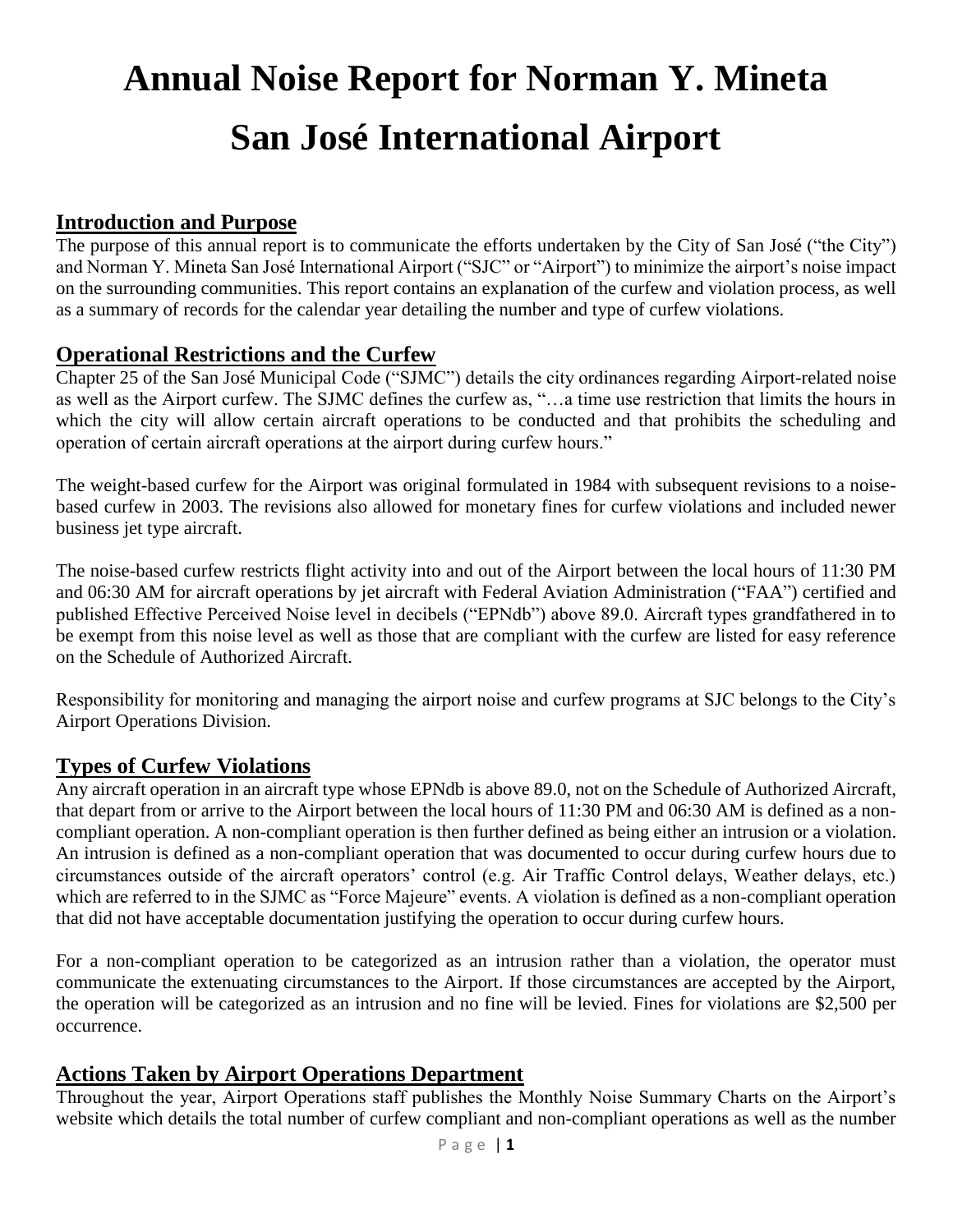of noise complaints submitted. Additionally, Airport Operations staff uses data from the FAA along with data from an airport noise monitoring system to compile a Quarterly Noise Report for concerned residents, as well as other City, County, and State officials.

The noise monitoring system mentioned above was originally installed in November of 1992, with updated hardware and software installed more recently. The system records and measures aircraft noise levels at strategic locations in noise-sensitive locations under the aircraft arrival and departure paths. The noise system also compiles flight track and flight identification information, noise complaints and complainants' addresses, and noise events. The quarterly noise monitoring and reporting is conducted in compliance with State regulations.

Airport Operations staff continually investigates and responds to noise complaints, tracks flight activity, reviews curfew operations for compliance with the SJMC and assesses fines as necessary. Airport Operations staff also participate in Airport Commission meetings to communicate the findings contained in the Monthly Noise Summary Charts and to respond to questions from residents of neighboring communities.

Airport staff also review airline provided justification for curfew violations, and work with aircraft operators to minimize the number of non-compliant operations during curfew hours thereby reducing the disturbance to the public. The Airport Operations staff strives to take a proactive approach to managing the noise associated with SJC and the need to be polite neighbors to the surrounding residential communities.

# **2017 Operations During Curfew**

In calendar year 2017, there were 3,400 operations during the curfew hours out of the 171,883 total operations for the Airport (approximately 1.98%). For comparison, calendar year 2016 had 2,622 curfew operations out of the total 153,419 operations for the airport (approximately 1.71%).

Of the 3,400 curfew operations, 1,051 were found to be intrusions which represents approximately 0.61% of all operations at SJC for a curfew compliance rate of over 99%. Of those 1,051 intrusions, 77 were found to be violations and were cited; this represents approximately 0.00045% of all operations at SJC.

In 2017, the airport hosted 16 Commercial Air Carrier tenants and 2 Air Cargo tenants. Of those 18 operators Aeromexico, Air China, All Nippon Airways, Federal Express, Frontier Airlines, Lufthansa, and Volaris each committed zero curfew intrusions.

In 2017 Southwest Airlines, Jetblue Airways, Delta Airlines, and Alaska Airlines were responsible for the majority (86.39%) of curfew intrusions.

The chart and table on the following page depict the commercial and air cargo carriers' annual intrusions and related violations for calendar year 2017.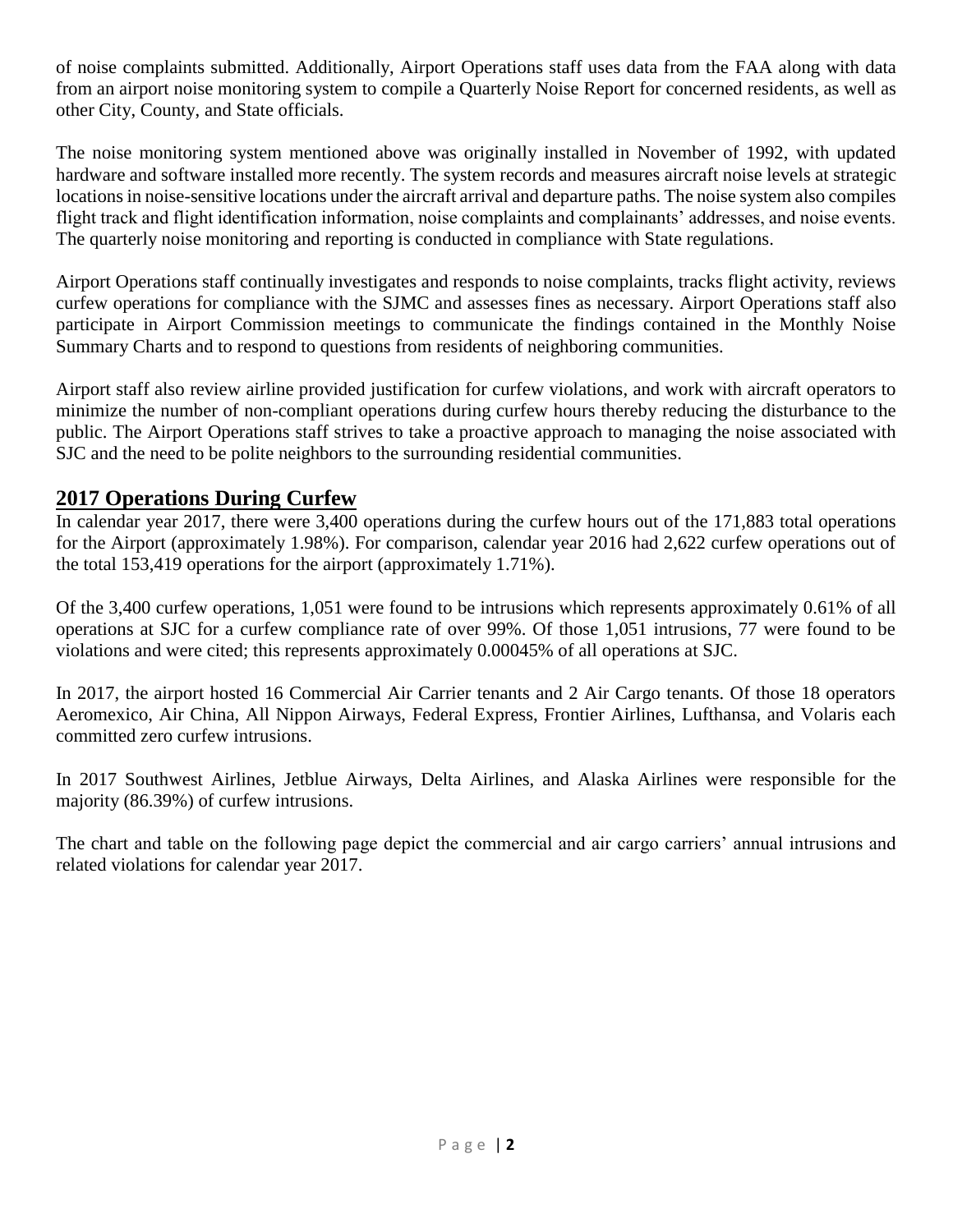

Bar Chart of CY 2017 Air Carrier/Air Cargo Intrusions

| <b>SJC Air Carrier Intrusion Data 2017</b> |                             |                             |  |
|--------------------------------------------|-----------------------------|-----------------------------|--|
| <b>Airline</b>                             | <b>Number of Intrusions</b> | <b>Number of Violations</b> |  |
| <b>Southwest Airlines</b>                  | 347                         |                             |  |
| JetBlue Airways                            | 303                         | 40                          |  |
| Delta Airlines                             | 119                         | 8                           |  |
| Alaska Airlines                            | 94                          | 3                           |  |
| <b>American Airlines</b>                   | 57                          |                             |  |
| <b>United Airlines</b>                     | 40                          |                             |  |
| <b>Hawaiian Airlines</b>                   | 13                          | $\overline{2}$              |  |
| <b>United Parcel Service</b>               | 8                           | 8                           |  |
| <b>British Airways</b>                     | $\mathfrak{D}$              |                             |  |
| <b>Hainan Airlines</b>                     |                             |                             |  |
| Air Canada                                 |                             |                             |  |
|                                            |                             |                             |  |

Table of CY 2017 Air Carrier/Air Cargo Intrusions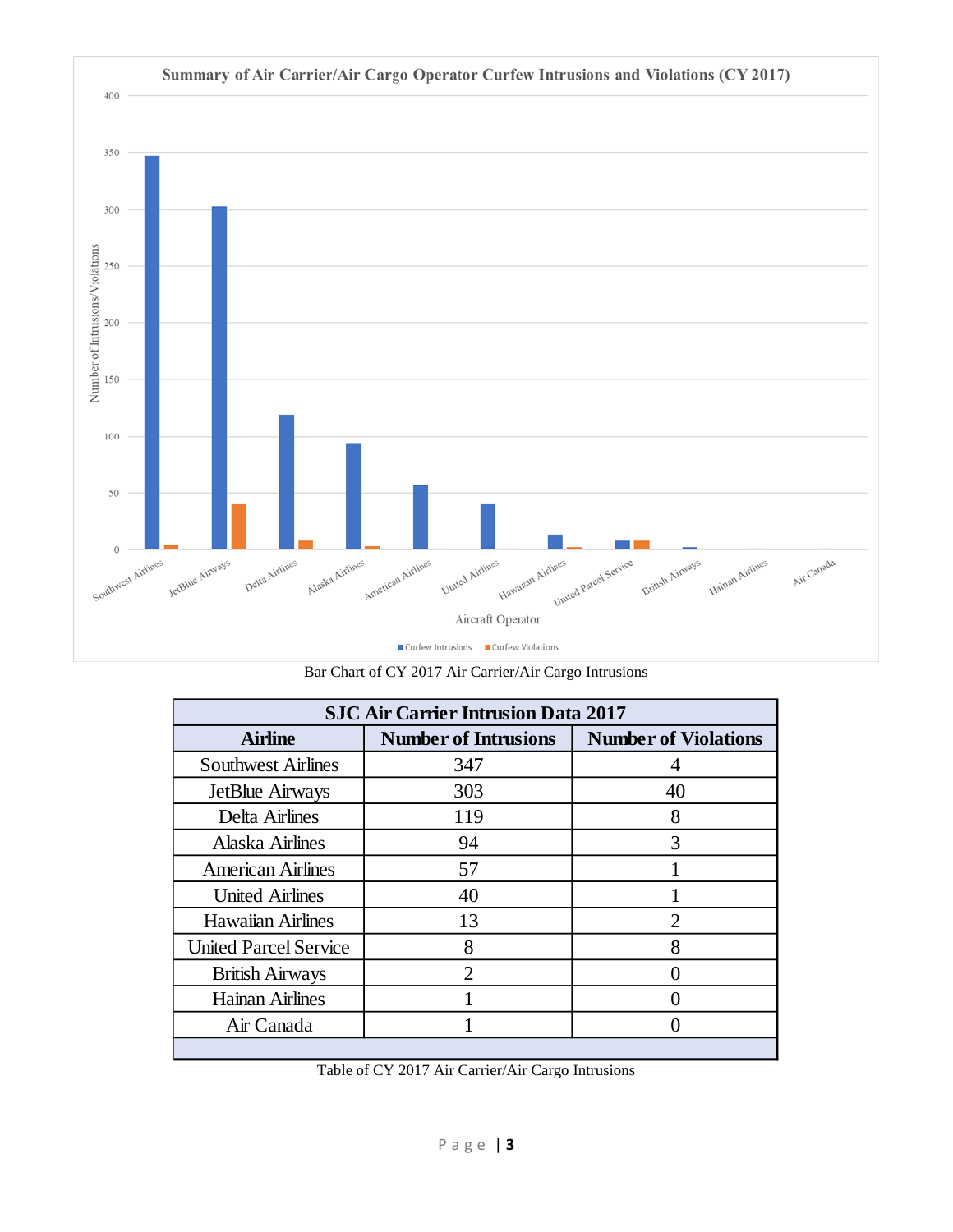For **JetBlue Airways**, the curfew intrusions came from both nightly flights connecting to Boston and New York City. Most of these intrusions were due to poor weather conditions on the East Coast which led to departure delays to San José. However, the cited violations were often due to the inability to turn the arriving flight quick enough to send the departing flight out before the curfew went into effect. Airport Operations staff worked with JetBlue Airways to adjust their scheduled time which has caused a noticeable drop in intrusions not due to Force Majeure events.

For **United Parcel Service (UPS)**, the carrier informed Airport Operations staff that due to a forecasted increase in holiday-related packages through the Bay Area, such as in 2016, that they would be adding additional arrivals during the curfew hours between 4:00 AM and 5:00 AM. Airport Operations staff reminded UPS of the airport's curfew and commitment to minimizing its noise impact on the surrounding communities. This year, UPS again chose to hold departures until the curfew timing expired but did have seven violating arrival flights that they were cited for. The eighth violation was an unrelated intrusion in July.

For the SJC-based air carriers in general, many of the delays come from mechanical issues that are experienced on the specific aircraft carrying the flight throughout the day on its flight network. There are also about as many delays due to ATC and Weather combined. Occasionally there are also delays for more specific incidents such as required security sweeps or when a crew member calls in sick. The following chart illustrates the breakdown of how many flights were affected by weather, mechanical, air traffic control, security, or other delays.



Pie Chart of CY 2017 Air Carrier Intrusion Delay Types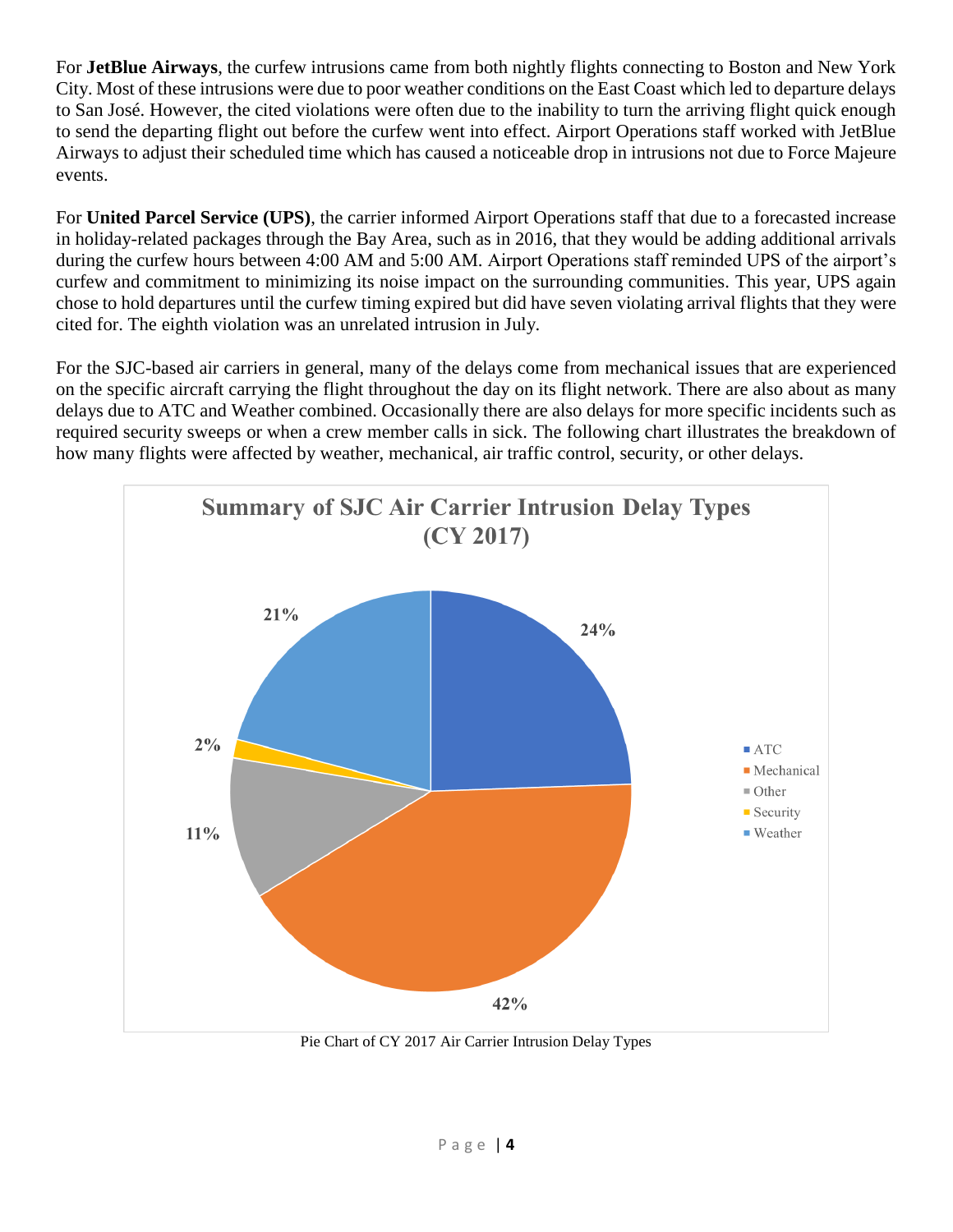The table below shows the various charter operators who committed curfew intrusions. All but one of the noncompliant curfew operations were cited by the Airport. Paradigm Air responded to their curfew intrusion notification stating that they were awaiting takeoff clearance but were delayed due to inbound landing traffic. This delay caused them to depart after the onset of the curfew.

| Operator                    | <b>Intrusions</b> | <b>Violations</b> |
|-----------------------------|-------------------|-------------------|
| <b>Detroit Red Wings</b>    | 2                 |                   |
| <b>NHL</b> Charter          |                   |                   |
| <b>Jet Aviation</b>         | 1                 | 1                 |
| Private Charter             |                   |                   |
| <b>K5-Aviation GmbH</b>     | 1                 |                   |
| Private Charter             |                   |                   |
| Paradigm Air                | 1                 |                   |
| <b>NHL</b> Charter          |                   |                   |
| <b>Sun Country Airlines</b> | 1                 |                   |
| <b>University Charter</b>   |                   |                   |
| <b>Xtra Airways</b>         |                   |                   |
| <b>University Charter</b>   |                   |                   |

Table of Charter Operators and Curfew Intrusions/Violations

The majority of curfew intrusions occur during the first 90 minutes of its onset with a dramatic fall after the midnight to 12:59 AM time period. This shows that the aircraft operators are attempting to serve their passengers while also creating as minimal of a noise impact as possible.



Bar Chart of 2017 Curfew Intrusions at SJC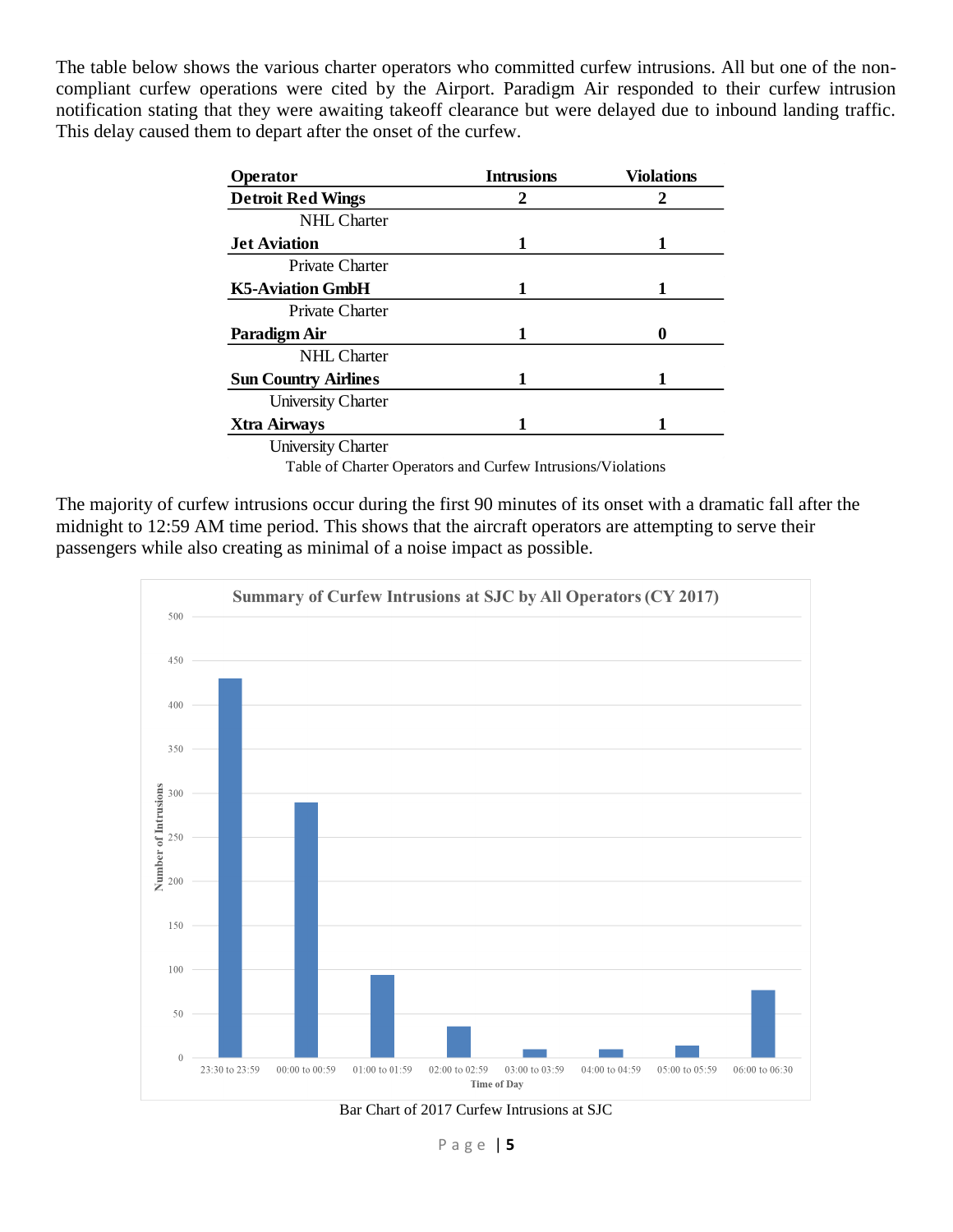# **Engine Runs**

In addition to takeoff and landing restrictions at the Airport, the Airport Operations staff also limit maintenance and engine run-ups during the curfew hours to help limit the noise generated during curfew hours. If an aircraft operator must perform engine maintenance run-ups to prepare for a 06:30 AM flight, Airport Operations will direct the aircraft to the north end of the airfield to avoid generating noise towards the surrounding residential uses at the Southeast end of the airfield. Those engine maintenance run-ups can be performed as early as 2 hours before the scheduled departure, as published in the SJMC.

Airport Operations staff record the number of engine maintenance checks performed during curfew hours which require a full engine run-up. In 2017, three full engine maintenance run-ups were performed during curfew hours.

# **Airport Noise Complaints**

Like many other airports in noise sensitive communities, the Airport collects noise complaints from residents of the City of San José as well as the surrounding municipalities through the "WebTrak" system. This system allows concerned residents to monitor a slightly delayed live feed of aircraft operations in the South Bay Area. Community members regularly use this tool to investigate deeper into their noise disturbances and to report their noise disturbances to the Airport's Noise Management Office. Some complaints also arrive through direct e-mail.

Airport staff responds to curfew-related complaints whenever possible by including the reason the flight in question operated during curfew hours, an explanation of the approach or departure procedures to the Airport, and acknowledgement of whether or not a late-night operation was a curfew violation. Additionally, response from Airport staff may include whether a flight was operating at another airport in the area, or its status as an emergency response aircraft.

There was a total of 148,969 complaints submitted by 1,040 individual residents throughout the area. This group of complaint reporters represents approximately 0.0008% of the total San José population (1.25 Million). Of those complaints, nearly 50% (72,284) were submitted by a group of 10 individuals which means that nearly half of the Airport's complaints were received from approximately 0.96% of the total complaint reporters. These complaint numbers represent a 324.06% increase from 2016 (45,970 complaints).

The population of complaint reporters is not growing, but the number of complaints are growing at an exponential rate since 2015 which indicates that individuals are submitting hundreds, if not thousands, more complaints than an average person typically would; the top reporter submitted just over 10,000 complaints in 2017. The Airport is aware of an automated reporting system that some residents use to automatically submit a complaint for any flight in South Flow Operations which makes up the bulk of the complaints received. Some of the other complaints concern other SJC traffic, but sometimes also reference other airports in the area such as San Francisco, San Carlos, and Moffett Federal Airfield.

The chart on the following page shows a breakdown by city of noise complaints: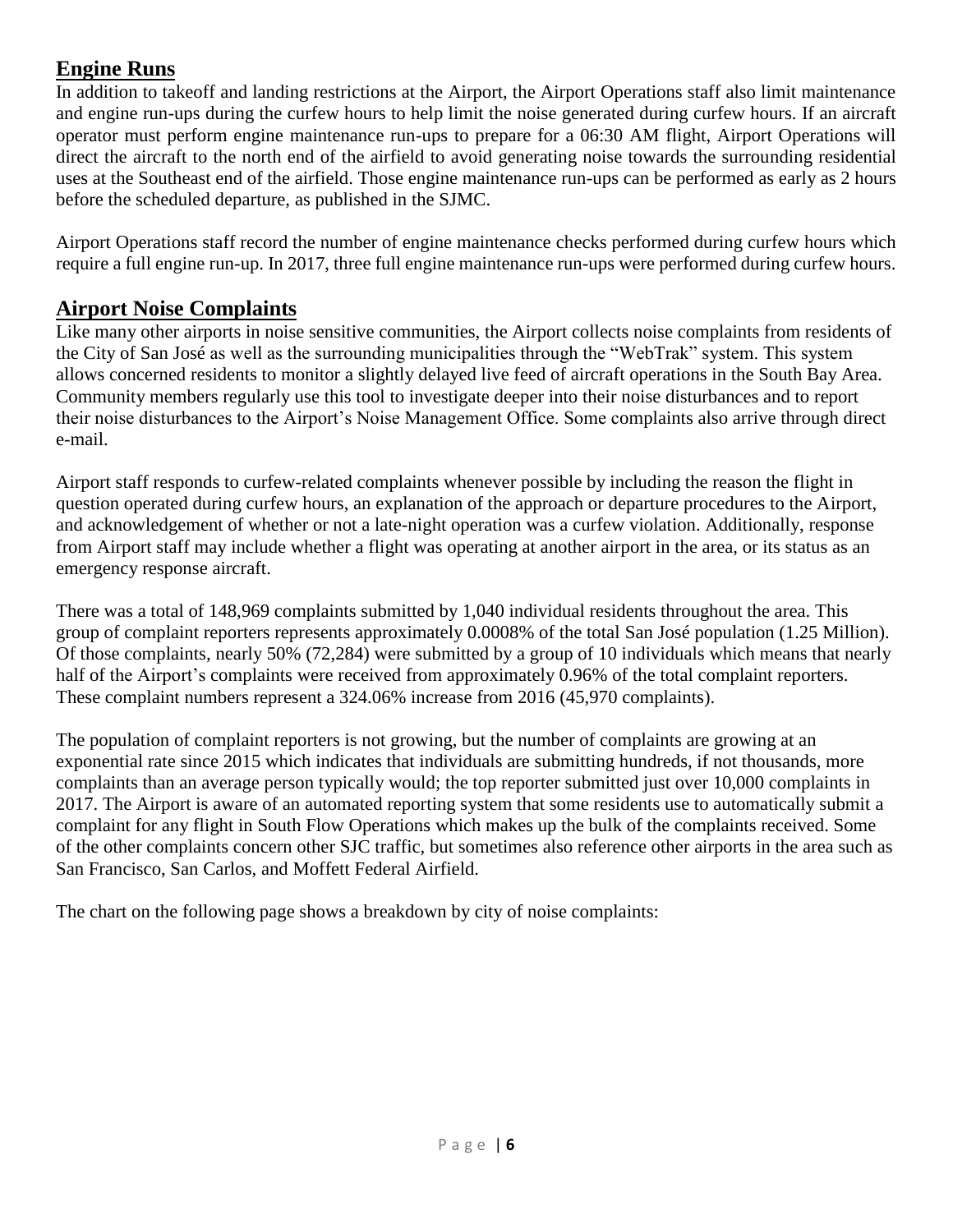

Bar Chart of 2017 Complaints by Municipality

Sunnyvale residents continue to submit a significant amount more noise complaints than their neighboring cities. In 2017 there were 120,854 complaints submitted by Sunnyvale residents which represents a 329.84% increase over 2016 in which they submitted 36,640 complaints. It is worth noting that the number of operations has not increased at nearly the rate that the complaint numbers have increased. General fluctuations in complaint numbers also seem to correlate with when the Airport is utilizing South Flow Operations.

The number of complaints submitted by San José residents increased to 3,348 for an increase of 263.62%. There are no flight path changes associated with this increase so the increased public participation may come from new awareness of the noise reporting program through community groups, social networking sites, or increased media attention of the implementation of NextGen procedures in the Bay Area.

# **South Flow Operations**

Occasionally, due to weather or regional traffic flow requirements, SJC arrivals will land from the north on Runways 12R or 12L instead of approaching the airfield from the south and landing on Runways 30L or 30R. In 2017, the Airport utilized South Flow Operations approximately 13.0% of the year compared to 2016 wherein the traffic operated in South Flow 15.8% of the year.